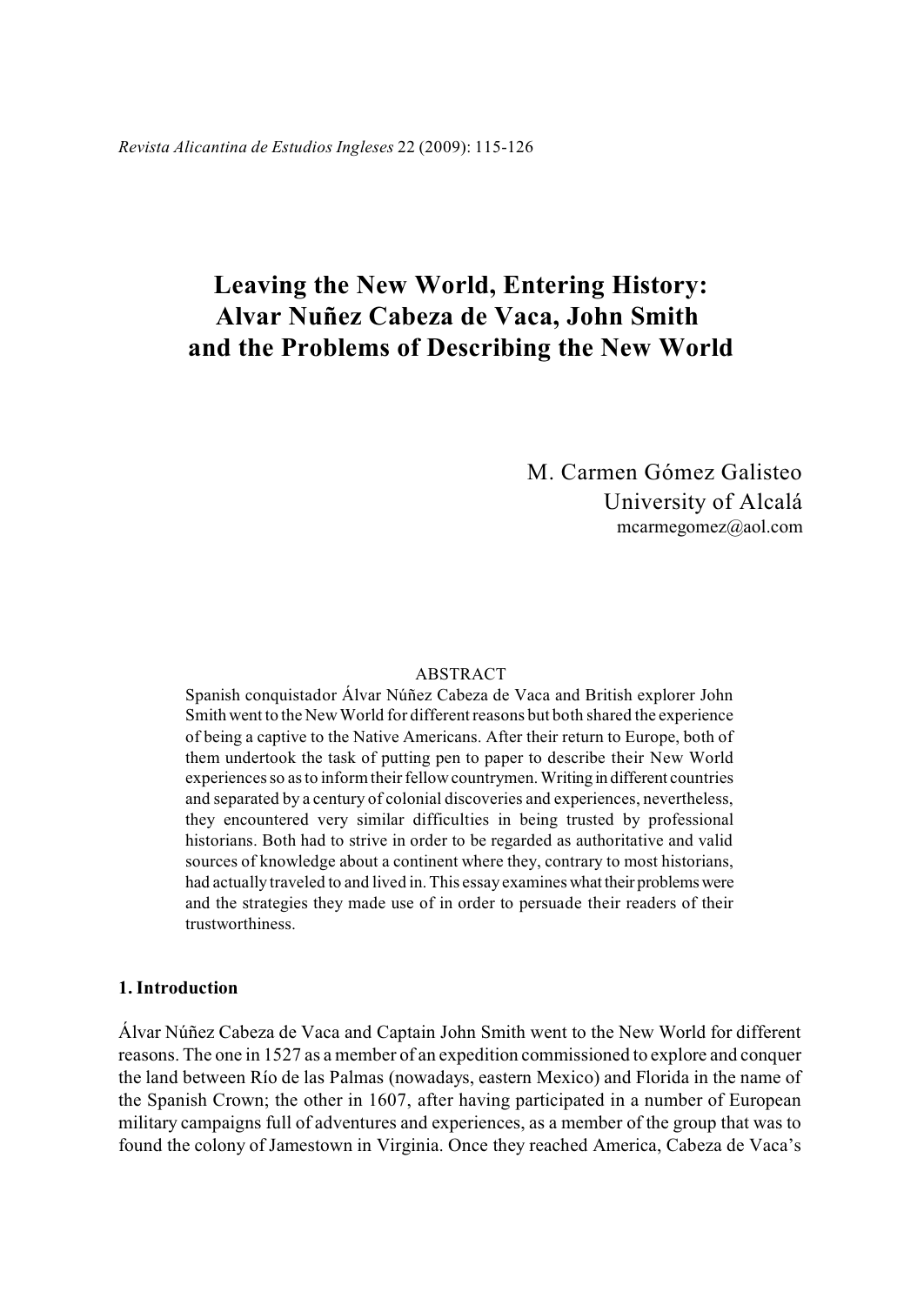expedition got lost and dispersed, whereas Smith strove, as member (and later on, as president) of the council governing the colony to make it prosper despite the absence of gold. One experienced first hand the hardships oflife in the Americas; the other greatly contributed to lay the stepping-stones of the English colonial enterprise in the New World. In spite of the dissimilarity of the course of their respective colonization projects,Cabeza de Vaca and John Smith had similar experiences (captives at the Native Americans' hands) and their careers followed similar courses after their return home, falling out of favor and into discredit.

As a result of their circumstances as well as their personal and national backgrounds, Cabeza de Vaca and Captain Smith wrote within different historiographical traditions. Born for adventures and noble enterprises, the two of them, upon their going to America, were completely ignorant of the New World realities, for all their experience in European military campaigns. After almost a decade in America in the case of Cabeza de Vaca and two years in John Smith's, they not only became experts on these lands newly seen byEuropean eyes, but, through their writings, they became promoters of the potential of America.

This paper analyses Cabeza de Vaca's and Smith's experience in the Americas so as to illustrate the difficulties that participants in the process of exploration and colonization of the New World had in order to have their writings regarded as authoritative and serious sources of information. After a brief summary of the career of both of them in America, the next section tackles the issue of historical veracity in sixteenth-century Europe. Following, this essay explores the reception Cabeza de Vaca and Smith got as historians in contrast to the concept of historian held at the time, described in the final section.

# **2. The Narváez Expedition to Florida**

Born in Jerez de la Frontera, Cádiz, in 1490<sup>1</sup> in a wealthy family, after being orphaned by both parents at a very early age, Cabeza de Vaca was put into the care of his maternal aunt. His paternal grandfather, Pedro de Vera, had conquered the Canary Islands, and he would cast a large shadow in Cabeza de Vaca's ambitions in America.<sup>2</sup> Cabeza de Vaca was soon employed in the service of the Duke of Medina Sidonia, one of the leading political figures in Andalusian society at the time. With him he fought in Italy, where the Spanish monarch was trying to preserve his rights upon certain Italian territories.

On June 17, 1527 the expedition commanded by *Adelantado* (governor) Pánfilo de Narváez sailed off Sanlúcar de Barrameda, Cádiz with Cabeza de Vaca as treasurer. Originally just a trading petition, Narváez eventually asked for (and secured) permission to "conquer, populate, and discover everything that there is to discover in those parts" (Adorno and Pautz, 1999: 11). That the wives of some of the soldiers and several friars took part in the expedition marks their intention ofsetting up a proper colony. Actually, this was designed to be one of the biggest and best-equipped Spanish expeditions ever; with its four hundred men and eighty horses, it outnumbered the army with which Cortés took New Spain (Horgan, 1963: 131). After two rather prolonged stops in Santo Domingo and Cuba due to storms and a series of misfortunes (among other incidents, they suffered the shipwrecks of two ships, resulting in the death of sixty men and the desertion of almost a quarter of their crew), they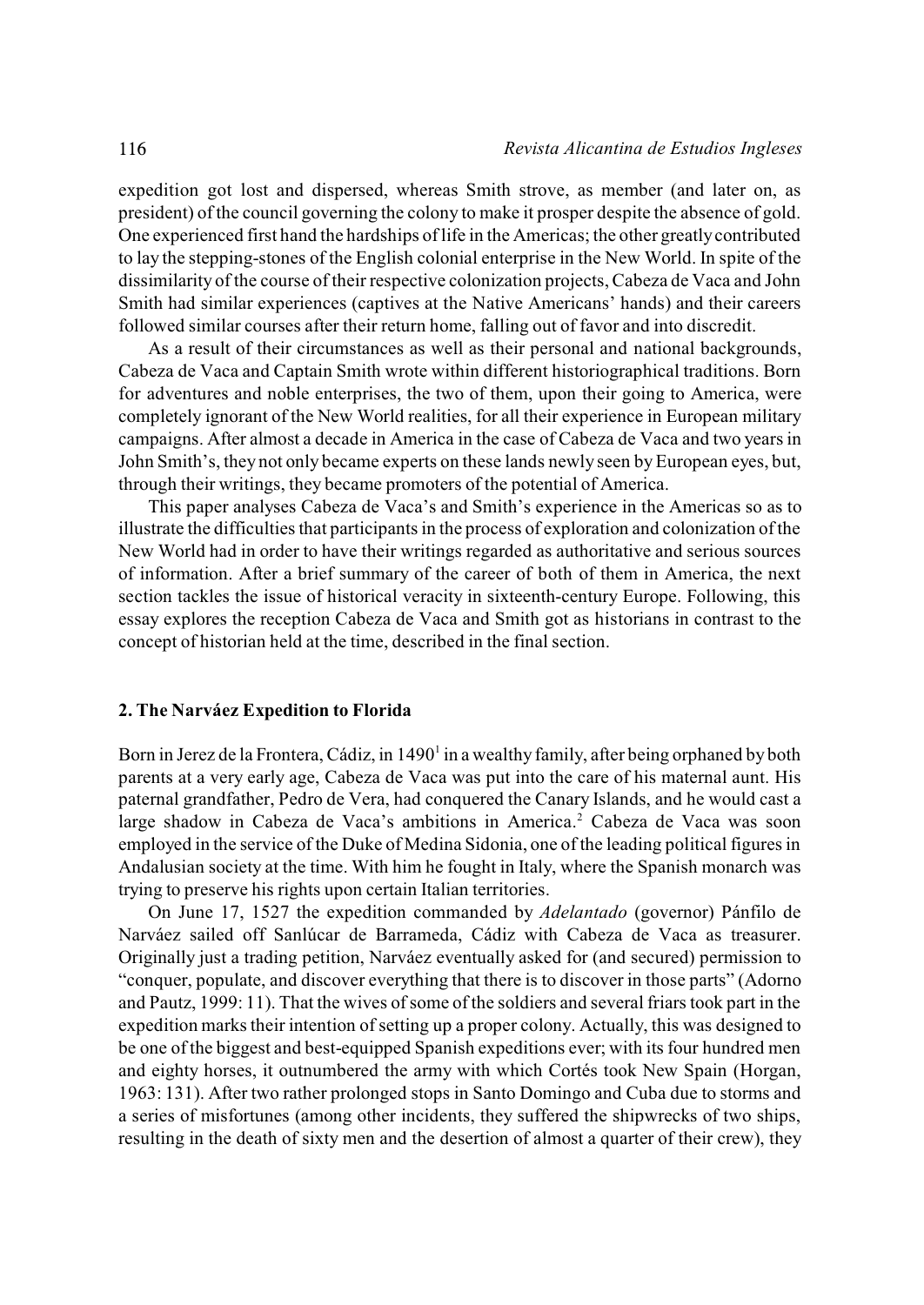eventually arrived in Florida on Maundy Thursday 1528, according to Cabeza de Vaca's account.<sup>3</sup>

Having landed in an unknown place their pilot, Miruelo, was unable to identify, they were completely at a loss about their exact location. Thinking theywere somewhere close between Pánuco or Río de las Palmas,<sup>4</sup> Narváez took the decision of sending the ships ahead the terrestrial party. This, along with his decision to go further inland to find the province of Apalache, reported to contain gold, led to the ultimate loss of the terrestrial expedition, separated from the ships. After a series of unfortunate events (including conflicts with the Native Americans and the shipwrecks of the barges they had built with the materials available to them) and having lost contact with the ships, which returned to New Spain after searching for them for a year in vain, the expedition scattered.

As they had lost all their possessions as well as their last hopes of escaping by their own means, the situation of Cabeza de Vaca and his companions was desperate:

those of us who survived were as naked as the day we were born and had lost everything we had. Although the few things we had were of little value, they meant a lot to us. It was November then and the weather was very cold. We were in such a state that our bones could easily be counted and we looked like the picture of death. I can say for myself that I had not eaten anything but parched corn since the previous May, and sometimes I had to eat it raw. (Cabeza de Vaca, 1993: 56)

Almost starving and with so scarce a knowledge of the American reality that survival on their own was impossible, Cabeza de Vaca and his companions were forced to rely on Native American hospitality, despite their suspicions of human sacrifices:

I told the Christians that, if they agreed, I would ask those Indians to take us to their lodges. And some who had been to New Spain responded that we should not even think about it, because if they took us to their lodges they would sacrifice us to their idols. But seeing that we had no other recourse and that any other action would certainly bring us closer to death, I did not pay attention to what they were saying and I asked the Indians to take us to their lodges. (Cabeza de Vaca, 1993: 57)

Helpless, with no meansto go back to Spain on their own, they were at the mercy of the Native Americans' charity. Eventually, the Spaniards were separated and became slaves to various Native American groups.

Cabeza de Vaca would not return to Spain until 1537, spending the remaining years in between living among different Native American tribes, among whom he performed different roles until he was found by Spanish troops. Back in Spain, Cabeza de Vaca sought to be rewarded for his deeds in the New World, which he recorded in his *Naufragios*<sup>5</sup> (first published in Zamora in 1542; reprinted in Valladolid in 1555 along with the *Commentaries*). Failing to secure for himself the post of *Adelantado* of Florida that would go to Hernando de Soto instead, Cabeza de Vaca was rewarded with the appointment of governor of the Río de la Plata province (Argentina). This experience would turn out to be an even bigger disaster, ending with a coup d'état against Cabeza de Vaca led by the army. After being in confinement, Cabeza de Vaca was shipped back to Spain in chains.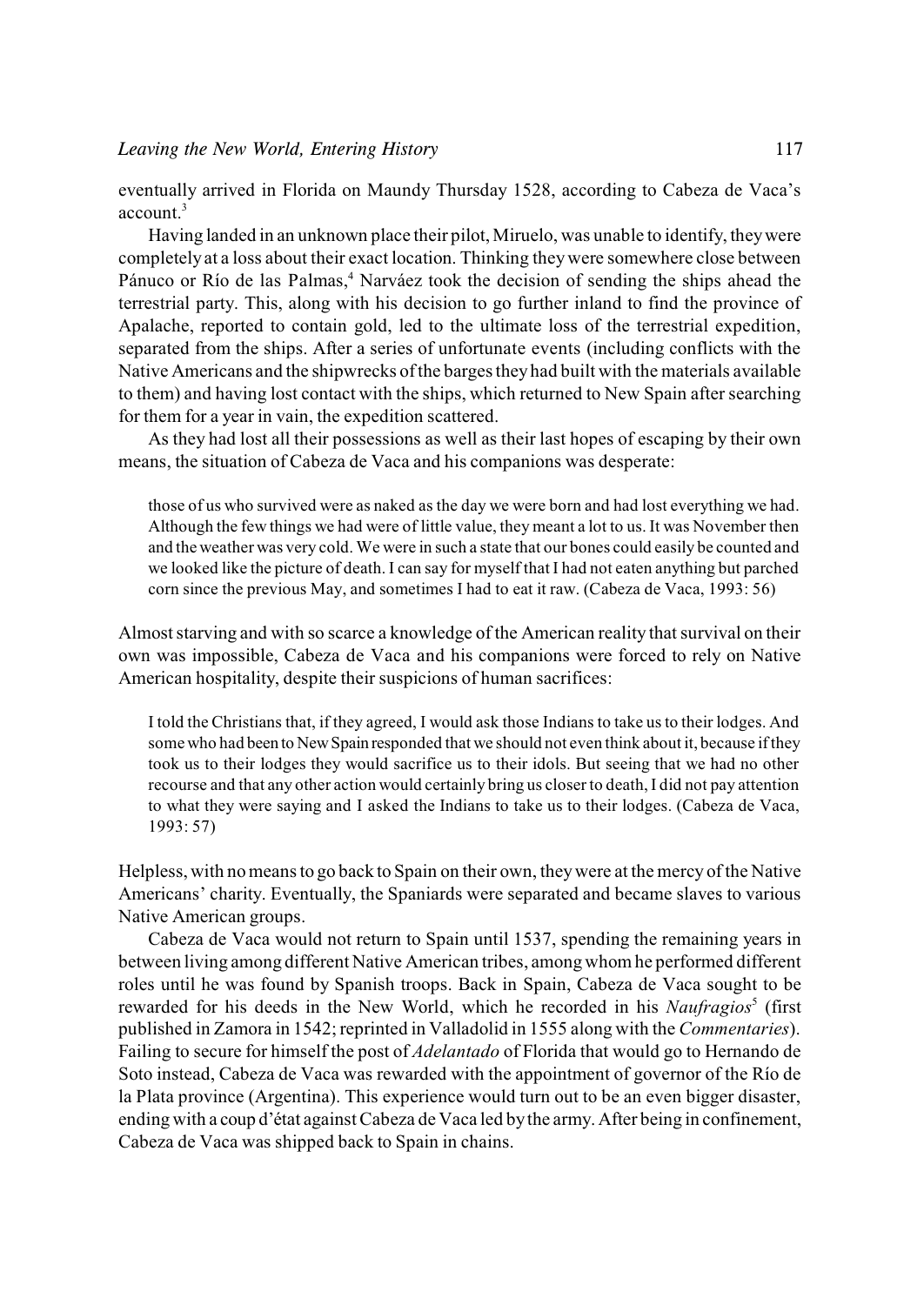### **3. John Smith's Experience in Virginia**

John Smith, born in Willoughby (Lincolnshire) in 1580, felt the thirst for adventures very early in his life, which led him to leave his native village at age sixteen after his father's death. A mercenary at the service of several European powers, he participated in a number of campaigns throughout Europe in which his bravery earned him the title of captain. While fighting in Transylvania in 1602, he was made prisoner and sold into slavery to the Turks. Back to England in 1605, he became involved in the colonization plans of the Virginia Company and joined the 1607 expedition to the New World to found the first settlement of the Company. Troubles during the journey made some consider the possibility of sending him back to England immediately after their arrival. However, when instructions were opened after arriving in Virginia, as it was the custom, it was discovered that Smith was one of the seven-member council devised to rule the colony, which put an end to his enemies' plans. The group arrived in Jamestown on May 13, 1607 and began the task of colonizing.

It was in December that year when Smith fell prisoner to the Powhatan Indians. According to his words in *The Generall Historie*, he was rescued by Pocahontas, one of Powhatan's children. In September 1608, Smith was elected president of the Council of Virginia, imposing a strict discipline and a policy characterized by the motto "he who shall not work, shall not eat". However, Smith was not able to do much, for in October 1609, badly wounded, he had to return to England to receive medical treatment. After Jamestown, Smith sought to return to America, which he eventually did in 1614, when he took part in a three-month exploring expedition to the area that he would name New England. Until his death in 1631, Smith would write at length about Virginia and New England, promoting British colonization of the Americas. Further attempts on his part to return to America were unsuccessful, including an offer to the Pilgrim Fathers to guide them in their journey to America on the grounds that "having my bookes and maps, presumed they knew as much as they desired, many other directors they had as wise as themselves, but that was best that liked their owne conceits" (Smith, 1631: 21). Smith would devote the rest of his life to writing repeatedly about his New World experiences.

## **4. The Problem of Historical Veracity**

Despite their first-hand knowledge of America, for both Cabeza de Vaca and John Smith, having their respective writings regarded as serious, authoritative descriptions of America, proved to be almost as tough as their very experiences in the New World. Writing was a fundamental aspect of the European colonizing enterprise in the Americas. The idea of writing New World accounts was bestsummarized by the sailing directions Henry Hudson was given – "send those on land that will show themselves diligent writers". The goal of New World expeditions was not reduced to discovering and taking possession of unknown lands but also included the necessity of writing reports to inform those who had stayed at home. This interest in reporting and giving word of the American enterprise is clear in many an account of the period. That "the discovery of the New World coincided with the invention of printing"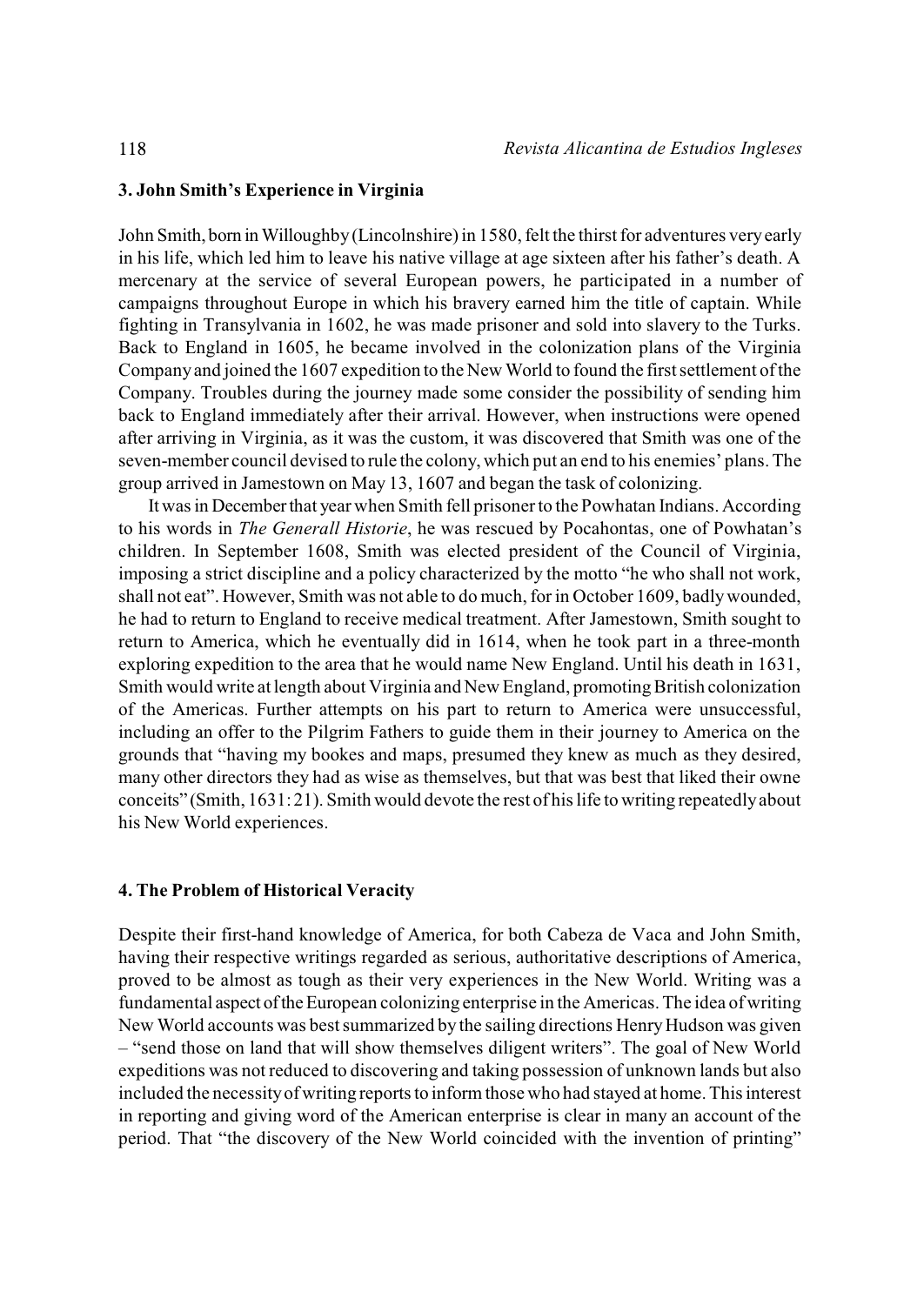## *Leaving the New World, Entering History* 119

(Armstrong, 2001) was most fortunate for those wanting to promote their deeds in America. Preparations for the voyage were made with the intention of reporting it very much in mind; for instance, the failed 1517 expedition led by John Rastell, Sir Thomas More's brother-inlaw, included among its members a printer in charge of establishing a publishing press in America (Boesky, 1999: 117).

From the sixteenth century onwards, there was a tendency to question (when not outright deny) the veracity of eyewitnesses' accounts. More value was attributed to men of letters with a formal background (that is, historians) than to less knowledgeable eyewitnesses. Only those statements coming from an authority were straightforwardly accepted; those coming from a first-hand testimony and unmediated were considered suspicious and untrustworthy on the grounds of a bias that those who had not directly participated in the event described lacked. It was the historian's trained eye the only one who could (and was sanctioned to) discern what might be exaggeration or amazement in order to render readers the naked truth in an objective manner. An eyewitness was just an "alma inculta a quien grandes hechos dictaron grandes palabras," as Menéndez y Pelayo (quoted in Esteve Barba, 1992: 21) said regarding Columbus; a historian, in opposition, was the best one to render those words.<sup>6</sup>

In order to make eyewitnesses' accounts acceptable by historical standards, historians had no qualms in extensively correcting and even rewriting eyewitnesses' accounts. These alterations were so common and widespread that armchair travelers (historians who had not been to America) corrected and denied the veracity of eyewitnesses' accounts. For example, Samuel Purchas, who never went to America himself, corrected eyewitness James Rosier's account in reference to Native American women's nakedness (Kupperman, 1997: 201). Not surprisingly, Puritan Thomas Hooker complained that "there is great ods betwixt the knowledg of a Traveller, that in his own person hath taken a view of many Coasts … and another that sits by his fire side, and happily … views the proportion of these in a Map" (quoted in Howard, 1971: 261). The historian was supposed to lack a personal interest or motivation in his telling the story whereas the eyewitness, in his telling his own story rather than allowing for a more qualified voice (i.e., the historian) to express it, did have a personal interest. But to find an account written with no more or less hidden intention or purpose underlying it was almost impossible. Just like the colonial endeavor itself "is always a means to an end, … the narration of the events in the colonial space always must connect itself to some ultimate goal" (Scanlan, 1999: 3), be it the promotion of one's career, as it happened to Cabeza de Vaca and Smith, or of one's favorite cause (Las Casas).<sup>7</sup>

That way, only the professional historian was entitled to write histories, a confining vision of historiography that has largely persisted up to our days (Pocock, 1962: 210). What an eyewitness might write was a mere report, for a historian to criticize, use freely and re-write as he found convenient in order to turn this material into historical substance. At a time when formal knowledge was difficult to obtain and reserved just for the upper classes, eyewitnesses (being mostly soldiers and adventurers) were not likely to possess it. Communicating the knowledge of the New World to European addressees involved the skillful use of linguistic resources with which eyewitnesses did not feel comfortable. This shortcoming made eyewitnesses unable to render their visions in the expected writing mode, a flaw their critics exploited to the maxim.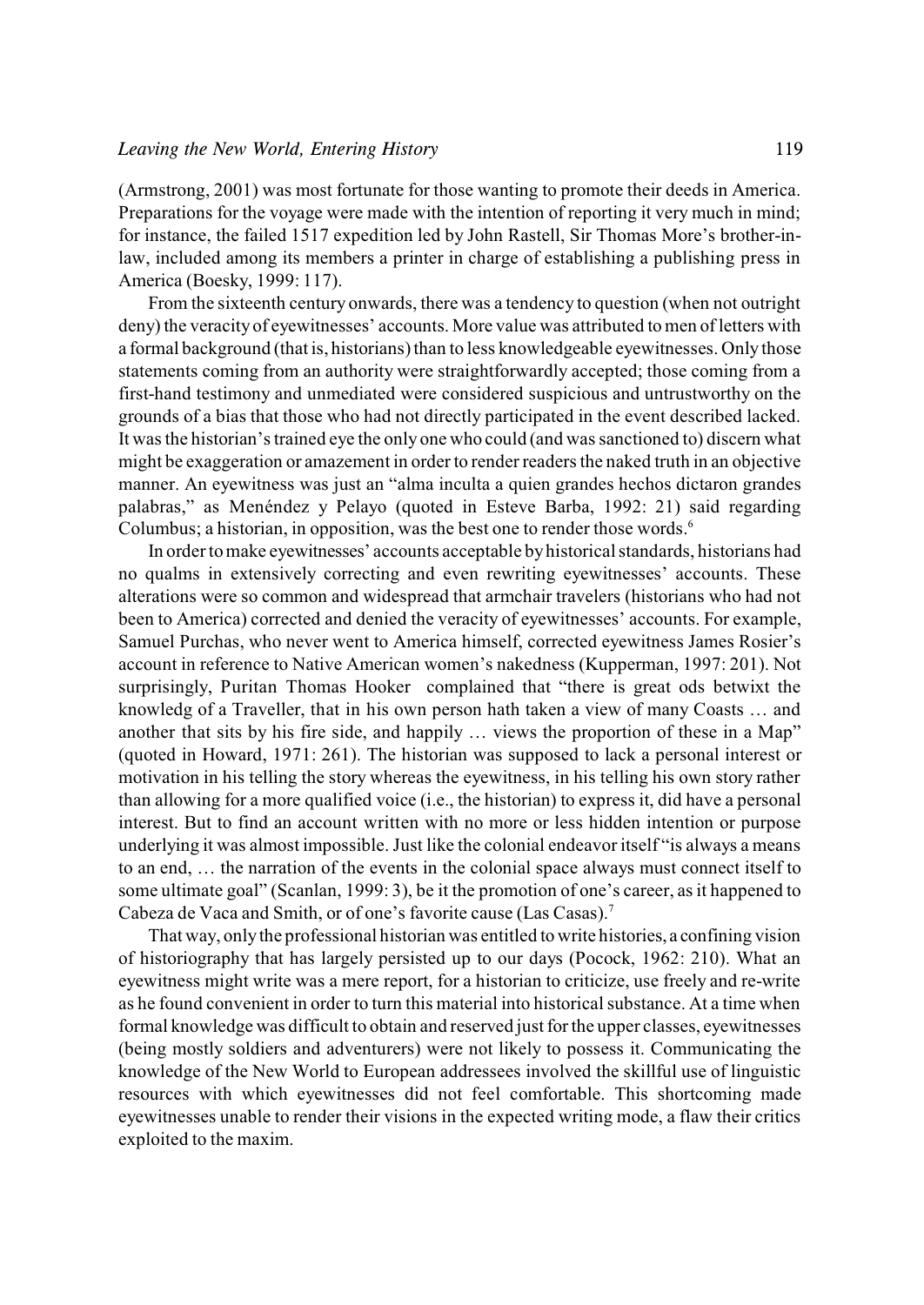# **5. Cabeza de Vaca and John Smith as Historians**

Cabeza de Vaca and John Smith belonged to this tradition of conquistadors and explorers who turned to writing in order to record their deeds in America and whose lack of a formal instruction or of narrative excellence did not prevent them from writing (Beltrán Llavador, 1994: 22). Dissatisfied with the way in which accounts of events in which they had played an active role had been recorded (Adorno, 1992: 227; Adorno, 1988: 243) or eager to record their participation in events still unrecorded by historians, men like Cabeza de Vaca or John Smith, decided to fulfill the role of historians themselves in order to vindicate personal claims or denunciations (Pupo-Walker, 1992: 91).<sup>8</sup>

Eyewitnesses' turning to writing was far from unusual in the course of the Spanish conquest of America. As pointed out by Friederici, "in no country is there so great a number of soldier-chroniclers as in Spain. Characteristic of these is their scorn for bookish erudition, even though they try to exhibit their own ingenuously and repeatedly" (in Iglesia, 1940: 525). Cabeza de Vaca, though not openly criticizing those more qualified than himself, did not include any Latin term or any classical reference in his text, thus making obvious his own lack of formal training. In the same manner as Spanish conquistadors had been doing for over a century, John Smith showed his scorn for bookish erudition in *A Map of Virginia*, when he accused calumniators of having received a formal education without any military instruction:

Some infirmed bodies, or tender educars, complaine of the piercing cold, especially in January and February, yet the *French* in *Canada, the Russians, Swethlanders, Polanders, Germans*, and our neighbour *Hollanders*, are much colder and farre more Northward, for all that, rich Countryees and live well. Now they have wood enough if they will but cut it, at their doores to make fires, and traine oyle with splinters of the roots of sire trees for candles, where in *Holland* they have little or none to build ships, houses, or any thing but what they fetch from forren Countries, yet they dwell but in the latitude of Yorkshire, and *New-England* is in the height of the North cape of *Spaine*, which is 10. degrees, 200. leagues, or 600. miles nearer the Sunne than wee, where upon the mountains of *Risky* I have felt as much cold, frost, and snow as in *England*, and of this I am sure, a good part of the best Countries and kingdoms of the world, both Northward and Southward of the line, lie in the same paralels of *Virginia* and *New-England*. (Smith, 1631: 27-28)

Cabeza de Vaca also reiterated the validity of his testimony and asserted the truthfulness of his words:

Since my account of this is, in my opinion, prudent and not frivolous, for the sake of those who go to conquer those lands and also to bring the inhabitants to a knowledge of the true faith and true Lord and to the service of Your Majesty, I wrote with great certainty; although one may read some novel things, very hard to believe for some, they can believe them without a doubt and accept them as very true, for I am brief rather than long-winded in everything. (Cabeza de Vaca, 1993: 28-29)

One of the main claims that their detractors used against Cabeza de Vaca and John Smith was that they were fond of exaggerating, if not outright lying. Especially controversial in Smith's case was the Pocahontas episode. Many accused him of using the fascination that Pocahontas had stirred up during her brief stay in London to his own benefit, since he did not include this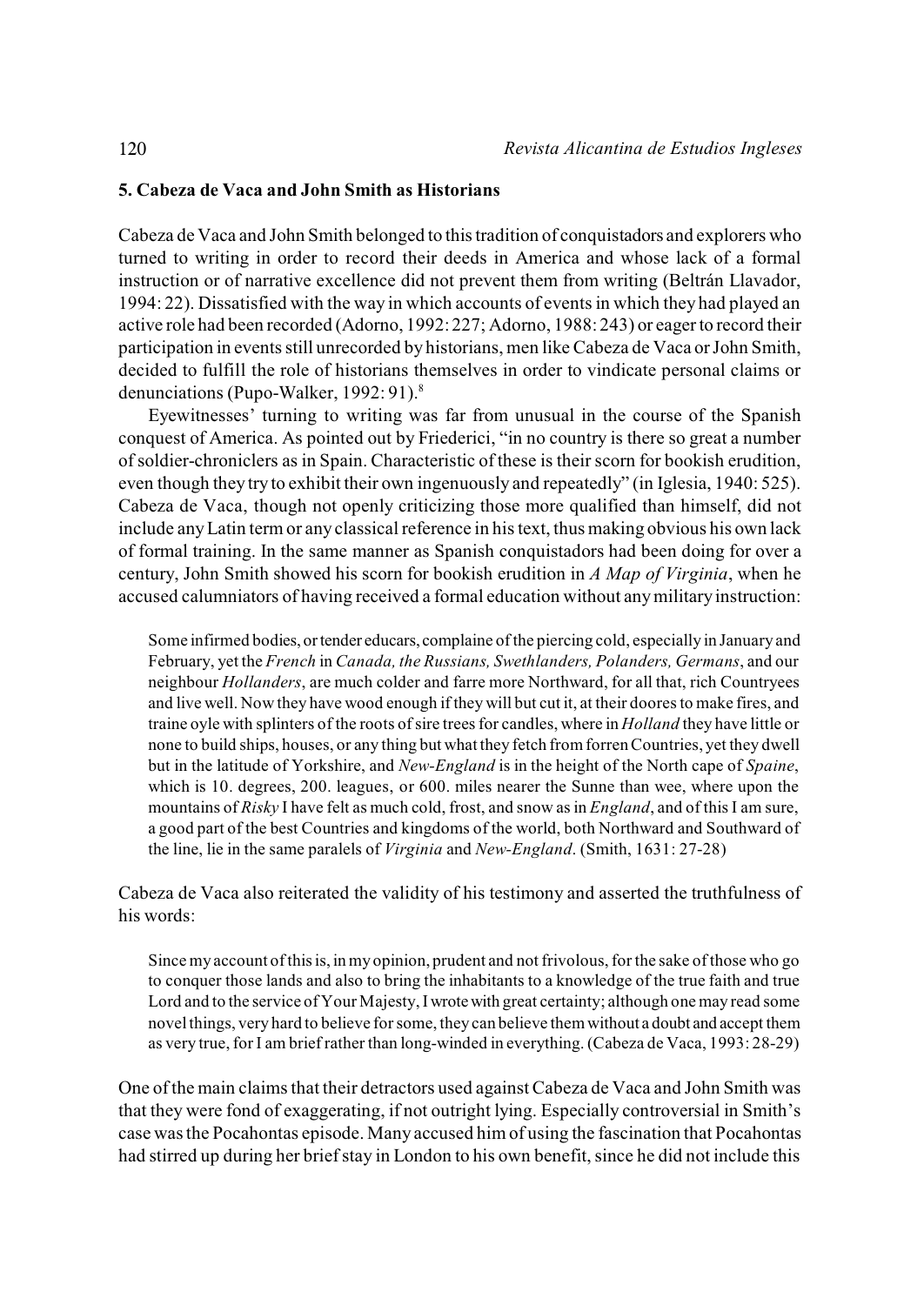episode in his historical writings till the publication of *The Generall Historie* in 1624, with Lady Rebecca (the name Pocahontas adopted after her marriage to John Rolfe and her becoming English) dead by then. The main arguments used for attacking Cabeza de Vaca's trustworthiness and reliability have been the reports of his miracles and the more fabulous episodes – the mora de Hornachos' prophecy,<sup>9</sup> the attack by pirates on the way back home<sup>10</sup>... Surprisingly, these "miracles" have been given credibility enough to be included by historians in their works (among others, by Gonzalo Fernández de Oviedo in *Historia natural y general de las Indias*, Francisco López de Gómara in *Historia general de las Indias* and Antonio de Herrera y Tordesillas in *Décadas o historia general de los hechos de los castellanos…*) and even mentioned in lawsuits (Pupo-Walker, 1992: 19; Lafaye, 1978: 174). Cabeza de Vaca's hyperboles, which Ferrando (1985: 28) pejoratively calls *andalucismos*, contributed to making readers suspicious of his words. All these exaggerations on Cabeza de Vaca's side are not too different from Smith's visualization of the new world "in broad and bold historical terms" (Ziff, 1996: 514).

Smith was well aware that his writing about his own deeds would arouse criticism:

I know, I shall be taxed for writing so much of my selfe; but I care not much, because the judiciall know there are few such Souldiers as ... [those who] have writ their owne actions, nor know I who will or can tell my intents better than my selfe. (quoted in Jameson, 1891a: 647)

Likewise, Cabeza de Vaca was also careful in his proem to defend his book. The proem thus serves a double-fold function. On the one hand, to stress that Cabeza de Vaca actually lived in America and, therefore, his testimony was a first-hand testimony:

an account of what I learned and saw in the ten years that I wandered lost and naked through many and very strange lands, noting the location of land and provinces and the distances between them as well as the sustenance and animals produced in each, and the diverse customs of the many and very barbarous peoples with whom I came into contact and lived, and all the other particulars which I could observe and know. (Cabeza de Vaca, 1993: 28)

On the other hand, Cabeza de Vaca pursued to assert the veracity of his words: "I wrote with great certainty although one may read some very novel things, very hard to believe for some, they can believe them without a doubt and accept them as very true, for I am brief rather than long-winded in everything" (Cabeza de Vaca, 1993: 29).

Given that they were unable to use conventional historical modes in their shaping their own writings, Cabeza de Vaca and John Smith had to resort to other modes of writing. For Cabeza de Vaca, that was the *relación* (or account), a genre which he modified for his own purposes (Pupo-Walker, 1992: 86). Thus, for Sánchez (1997: 10), *The Account* contains as much poetry as chronicle. Smith made use of the models of historical reporting available to him at the time, and "a spirit of knight-errantry and the yearnings of a self-made man are interwoven in his conception of America and its possibilities," along with the literary conventions of the chivalric romance (Rozwenc, 1959: 28), the influence of the popular romances of the Elizabethan Age being most visible in *The Generall Historie*.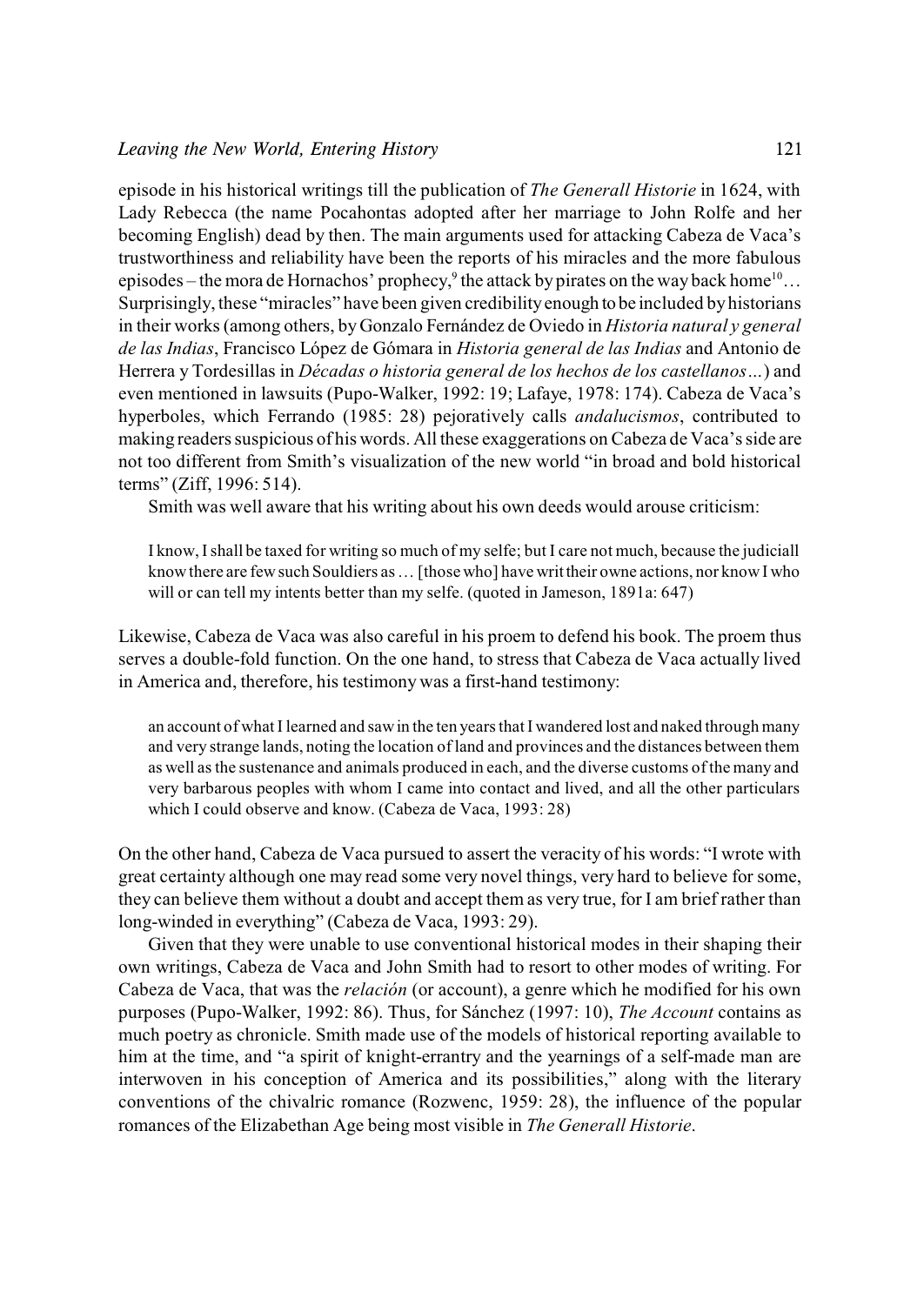# **6. The Concept of Historian**

If they could not fight historians in the field of historical writing, then, eyewitnesses had to find ground where they could fight historians to their own advantage. In discrediting professional historians Cabeza de Vaca and John Smith had to re-define the conception of 'historian' to create a new definition that accommodated their own situation. John Smith came to accept "the historian's role as equal to that of soldier-statesman and of history as the site of the meanings that unmediated experience alone cannot yield" (Ziff, 1996: 517). That is, as he was giving up his role as soldier and becoming more of a professional historian, constantly writing and re-writing his works, he felt compelled to re-define his concepts of both, and thus consider both aspects (soldier and historian) not as mutually exclusive, but as complementary. Thus, "Smith further enhanced his reputation as a great wizard by manipulating the technology of writing" (Cañizares-Esguerra, 2006: 66).

In his *A Map of Virginia* (1612), John Smith attacked his opponents by indicating how accounts that differed from his own should be evaluated:

Being for the most part of such tender education and small experience in martiall accidents, because they found not English cities, nor such faire houses, nor at their own wishes any of their accustomed dainties, with feather beds and downe pillows, Tavernes and alehouses in every breathing place, neither such plenty of gold and silver and dissolute liberty as they expected had little or no care of any thing, but to pamper their bellies, to fly away with our Pinnaces, or procure their meanes to returne to England. (quoted in Ziff, 1996: 513)

Also, Smith bitterly resented that the deeds of Englishmen in Virginia were not receiving the same treatment as the Spaniards in Peru or New Spain (Rozwenc, 1959: 31) – that is, one of the reasons prompting him to write is giving testimony of what English historians had failed to record. Though Smith was right, for the most part, in affirming that Spanish conquistadors were better off when it came to material rewards, in regards to the historical consideration of their writings, their English counterparts fared much better. What American historian Jameson (1891b: 726) wrote, "the sixteenth and the early seventeenth had been an age of great historians who were also great men. Prominent statesmen and soldiers wrote brilliant accounts of events in which they had borne an active part," would have never been said by any Spanish historian, back then or even much later.

In England, although Smith's writings were suspected, it cannot be said that this tendency to distrust eyewitnesses in Spanish historiography was thoroughly shared by English historiography. As an example,

latter-day historians, anthropologists, ethnologists, and the like have been so willing to trust early English eyewitness accounts that, for instance, they construct virtually their entire picture of the Powhatan society out of them, right down to telling us its settlement patterns, political forms, burial and marriage practices, tribute systems, sumptuary rules, puberty rites, and the like, on the basis of little more than the perceptions of thoroughly Anglocentric and prejudiced men, not one of them trained for the track. (Sale, 1990: 389)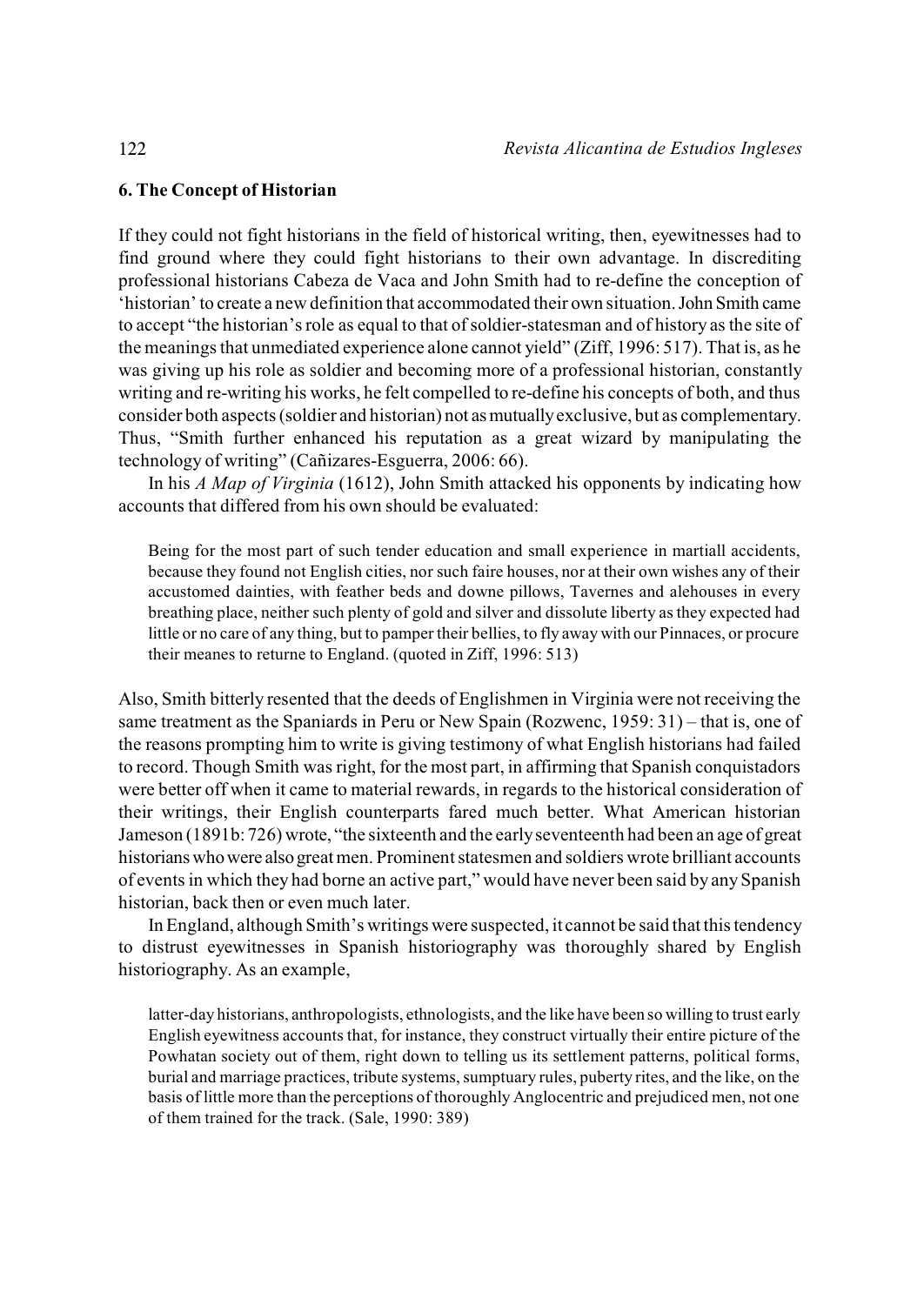## *Leaving the New World, Entering History* 123

In contrast, *The Account* has been paid much less critical attention than Smith's writings and when it has, it has been regarded as a fantastic, adventures text rather than as a proper historical text for the advancement of the knowledge of sixteenth-century America. The most obvious example of the historical neglect in which Cabeza de Vaca has been for centuries is that, *The Account* has until quite recently in Spain, being published, more often than not, as a children's book. However, John Smith is accepted as a more reputed historian by English historiography than Cabeza de Vaca is by Spanish historiography. Statements like "he [Smith] also has an important place in the early history of New England" (Craven, 1972: 479) are hardly to be found in Spanish historiography regarding Cabeza de Vaca.

# **7. Conclusions**

Despite the great interest for learning more about the New World that prompted the publication of many works describing the Americas, eyewitnesses' accounts were rejected in favour of the writings of historians, who had never set a foot in America. This scorn for participants' direct experiences was a source of distress and trouble for Cabeza de Vaca and Smith, who strove to have their credibility asserted and their books respected. Cabeza de Vaca and Smith had to defend themselves from accusations of exaggerations, when not outright lying while at the same time creating a literary space of their own, different from contemporary notions of what a historian was. The dissimilar standards applied to Cabeza de Vaca's and Smith's respective works due to the different national historical and historiographical traditions in Spain and Britain at the time had largely influenced the subsequent historical consideration of the one and the other. All in all, for Álvar Núñez Cabeza de Vaca and John Smith, leaving the New World came to mean entering an even more dangerous world, that of history. If harsh had been their experiences in America, when they decided to go to another "new world" for them, the world of historians, they found no smaller share of perils.

#### **Notes**

1. There is some controversy in regards to the accuracy of this date, though, and some authors place his birth as late as 1506. However, 1490, the date defended, among others, by Adorno and Pautz most recently, seems to be a much more accurate figure than 1506. We have to take into account that, prior to going to America, Cabeza de Vaca had already participated in several campaigns in Italy; had he been born in 1506, it would be highly unlikely that a man in his early twenties at the time of his embarking in the Narváez expedition, would have already reached the post of treasurer, one of great responsibility and social prestige.

2. At the end of his *Account*, when he writes down the name of those who survived from the Narváez expedition, Cabeza de Vaca (1993: 121) alludes to his relation – "the third [survivor] is Álvar Núñez Cabeza de Vaca, son of Francisco de Vera and grandson of Francisco de Vera, who conquered the Canary Islands".

3. The accuracy of the date is questioned by Sheppard (2005). However, we should bear in mind, though, that Cabeza de Vaca had no writing material or any means to record his experiences during his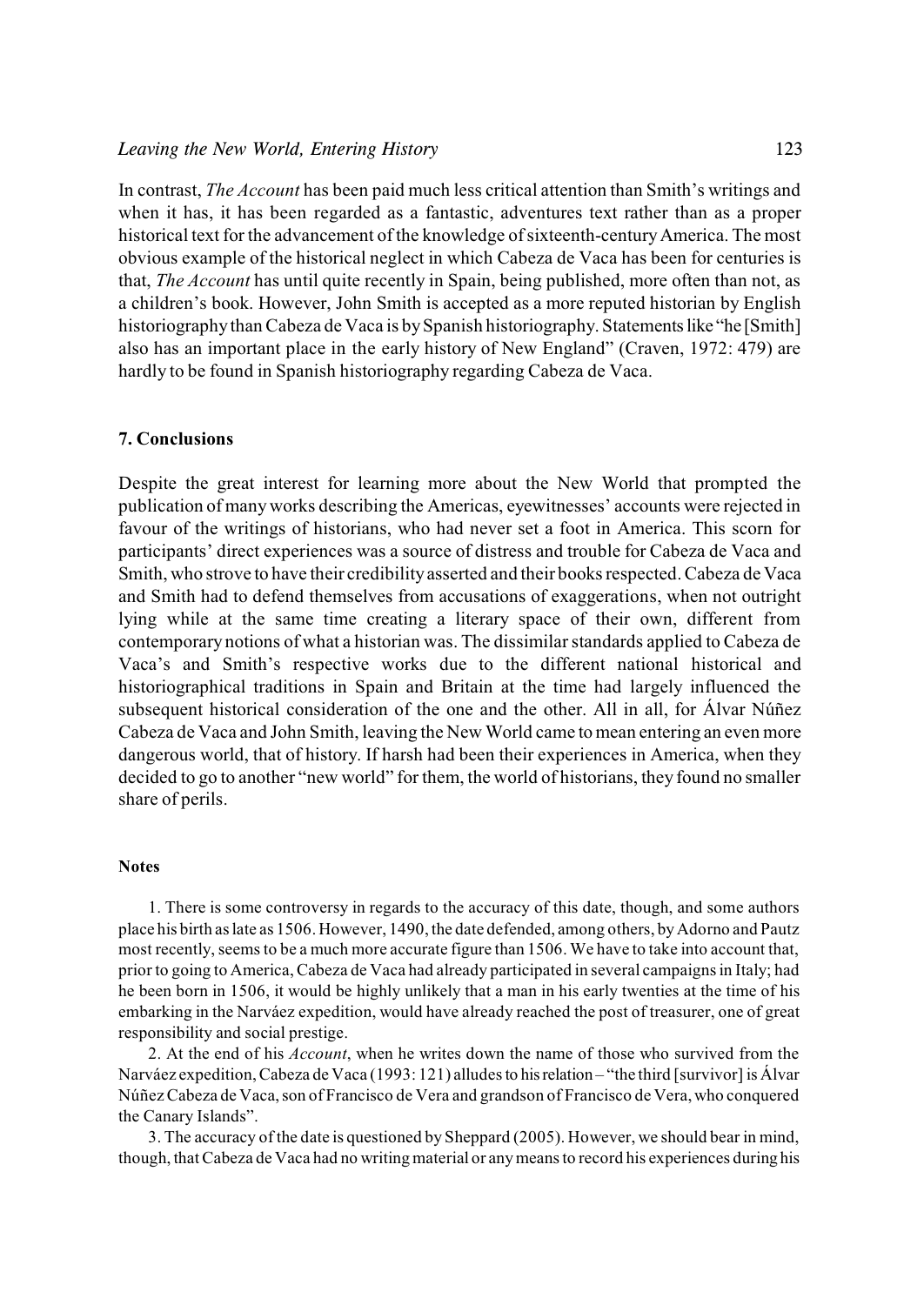time in the Americas.

4. The pilots reckoned that Pánuco was 10-15 miles away and Río de las Palmas was more or less at the same distance, when in fact they were when over 600 (Covey, 1961) and 900 miles away, respectively (Krieger, 2002: 25).

5. In English it is alternatively known as *The Account*.

6. Eyewitnesses faced multiple problemsto be trusted by historians, fond-of-chivalric-romances audiences and even other eyewitnesses, who often were the fiercest critics of their former companions. For instance, Dominican friar Bartolomé de Las Casas, himself an eyewitness (which he repeated over and over again [Pagden, 1991: 154]), doubted that some of the events Columbus himself reported were accurate (Murray, 1994: 33). For an in-depth analysis of this situation, see Gurpegui and Gómez Galisteo, forthcoming in 2009.

7. For more on the strategies used by eyewitnesses to be trusted and the arguments they used against their critics, see Gómez Galisteo, 2006: 34-58.

8. Ironically, later on, Smith's defenders, to defend him from having invented in his later rewritings of his experiences in America passages that he never included in the former versions (especially the Pocahontas story) claimed, as an excuse, that *True Relation*, Smith's first account, was extensively altered by a London editor (Puglisi, 1991: 103). Certainly, the *True Relation* was published in 1608, when Smith still was in Jamestown and without his consent or knowledge. The *True Relation* was a compilation based on the reports and letters Smith had sent to England from Jamestown.

9. Cabeza de Vaca claims that, although he only learned about this after his return to Spain, a Moorish woman from Hornachos predicted to the women partaking in the expedition that their husbands would get lost and die in America.

10. Pupo-Walker (1992: 84) considers that the pirate episode might be invented.

#### **References**

- Adorno, Rolena and Patrick C. Pautz (1999): *Álvar Núñez Cabeza de Vaca: His Account, His Life, and the Expedition of Pánfilo de Narváez.* Vol. 2. Lincoln and London: University of Nebraska Press.
- Adorno, Rolena (1988): "Discourses on Colonialism: Bernal Diaz, Las Casas, and the Twentieth-Century Reader". *MLN,* 103 (2): 239-258.
	- \_\_\_\_\_\_\_. (1992): "The Discursive Encounter of Spain and America: The Authority of Eyewitness Testimony in the Writing of History". *The William and Mary Quarterly* 49(2): 210-228.
- Armstrong, Catherine (2001): "Some Representations of America and Their Diffusion in Elizabethan England: O Strange New World Reassessed", Eras Journal, 2. Available at:

<http://www.arts.monash.edu.au/publications/eras/edition-2/armstrong.php>*.* 

- Beltrán Llavador, Fernando (1994): "Introducción", in William BRADFORD. *De la plantación de Plymouth*. León: Secretariado de Publicaciones de la Universidad de León, 9-50.
- Boesky, Amy (1999): "Club Med as Utopia: Antedating the Idyll" i*n George* Slusser, Paul Alkon, Roger Gaillard, and Danièle Chatelain (eds.) *Transformations of Utopia: Changing Views of the Perfect Society*. New York: AMS Press, 117-126.
- Cabeza de Vaca, Álvar Núñez (1993): *The Account: Álvar Núñez Cabeza de Vaca's Relación*. Houston: Arte Público Press.
- Cañizares-Esguerra, Jorge (2006) *Puritan Conquistadores: Iberianizing the Atlantic, 1550-1700*. Stanford, CA: Stanford University Press.
- Covey, Cyclone (ed.) (1961): *Cabeza de Vaca's Adventures in the Unknown Interior of America*. The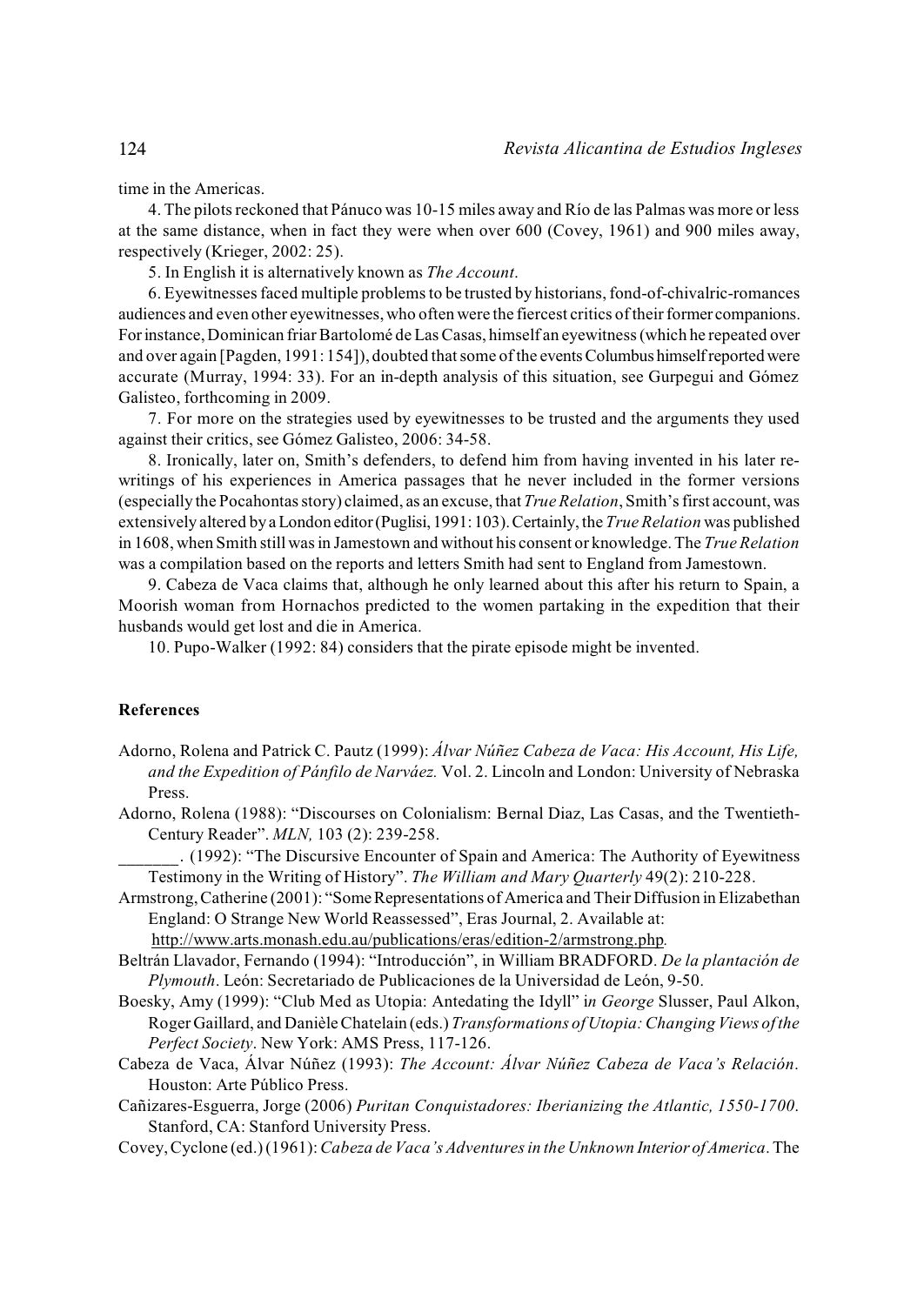Crowell-Collier Publishing Co. 1961. Available at: [http://www.ibiblio.org/eldritch/Cabeza de](http://www.ibiblio.org/eldritch/Cabeza%20de%20Vaca/rel.htm) [Vaca/rel.htm](http://www.ibiblio.org/eldritch/Cabeza%20de%20Vaca/rel.htm).

- Craven, Wesley Frank (1972): "A New Edition of the Works of John Smith", *The William and Mary Quarterly*, 29 (3): 479-486.
- Esteve Barba, Francisco (1992): *Historiografía indiana*. 2nd revised edition. Madrid: Gredos.

Ferrando, Roberto (ed.) (1985): *Naufragios y comentarios*. 3rd edition. Madrid: Historia 16.

- Gómez Galisteo, M. Carmen (2006): "America as First Seen and Reported". Trabajo de Investigación Tutelado, Universidad de Alcalá.
- Gurpegui, José Antonio and Carmen Gómez Galisteo (forthcoming): "Describing the 'New World': *De dicto* vs. *de re*, Historians vs. Eyewitnesses" in Gerald E. Poyo and Tomás Ybarra-Frausto. *Recovering the U.S. Hispanic Literary Heritage Project.* Vol. VII. Houston: Arte Público Press. Horgan, Paul (1963): *Conquistadors in North American History.* New York: Farrar, Straus and Co.
- Howard, Alan B.(1971): "Art and History in Bradford's *Of Plymouth Plantation*", *The William and Mary Quarterly* 28 (2): 237-266.
- Iglesia, Ramón (1940): "Two Articles on the Same Topic: Bernal Díaz del Castillo and Popularism in Spanish Historiography and Bernal Díaz del Castillo's Criticisms of the History of the Conquest of Mexico, by Francisco López de Gomara". *The Hispanic American Historical Review* 20(4): 517-550.
- Jameson, J. F. (1891b): "The History of Historical Writing in America: The Eighteenth Century". *The New England Magazine* 9 (6): 721-731.
	- \_\_\_\_\_\_\_. (1891a): "The History of Historical Writing in America: The Seventeenth Century". *The New England Magazine* 9 (5): 645-655.
- Krieger, Alex D. (2002): *We Came Naked and Barefoot. The Journey of Cabeza de Vaca Across North America*. Austin, TX: University of Texas Press.
- Kupperman, Karen Ordahl (1997): "Presentment of Civility: English Reading of American Self-Presentation in the Early Years of Colonization", *The William and Mary Quarterly*, 54 (1): 193-228.
- Lafaye, Jacques. (1978): *Los conquistadores*. [Traducción de Elsa Cecilia Frost]. 3<sup>rd</sup> edition. México D.F.: Siglo XXI.
- Murray, James C. (1994): *Spanish Chronicles of the Indies: Sixteenth Century*. New York: Twayne Publishers.
- Pagden, Anthony (1991): "*Ius et Factum*: Text and Experience in the Writings of Bartolomé de Las Casas", *Representations* 33 *(Special Issue: The New World)*: 147-162.
- Pocock, J. G. A. (1962): "The Origins of Study of the Past: A Comparative Approach", *Comparative Studies in Society and History* 4 (2): 209-246.
- Puglisi, Michael J. (1991): "Capt. John Smith, Pocahontas and a Clash of Cultures: A Case for the Ethnohistorical Perspective". *The History Teacher* 25 (1): 97-103.
- Pupo-Walker, Enrique (ed.) (1992): *Los Naufragios*. By Álvar Núñez Cabeza de Vaca. Madrid: Castalia.
- Rozwenc, Edwin C. (1959): "Captain John Smith's Image of America". *The William and Mary Quarterly* 16 (1): 27-36.
- Sale, Kirkpatrick (1990): *The Conquest of Paradise: Christopher Columbus and the Columbian Legacy*. New York: Alfred A. Knopf.
- Sánchez, Luis Alberto (1977): "Prólogo", in Álvar Núñez Cabeza de Vaca *Naufragios y comentarios*. México D.F.: Premià editora. 9-22.
- Scanlan, Thomas (1999): *Colonial Writing and the New World, 1583-1671: Allegories of Desire*. Cambridge: Cambridge University Press.